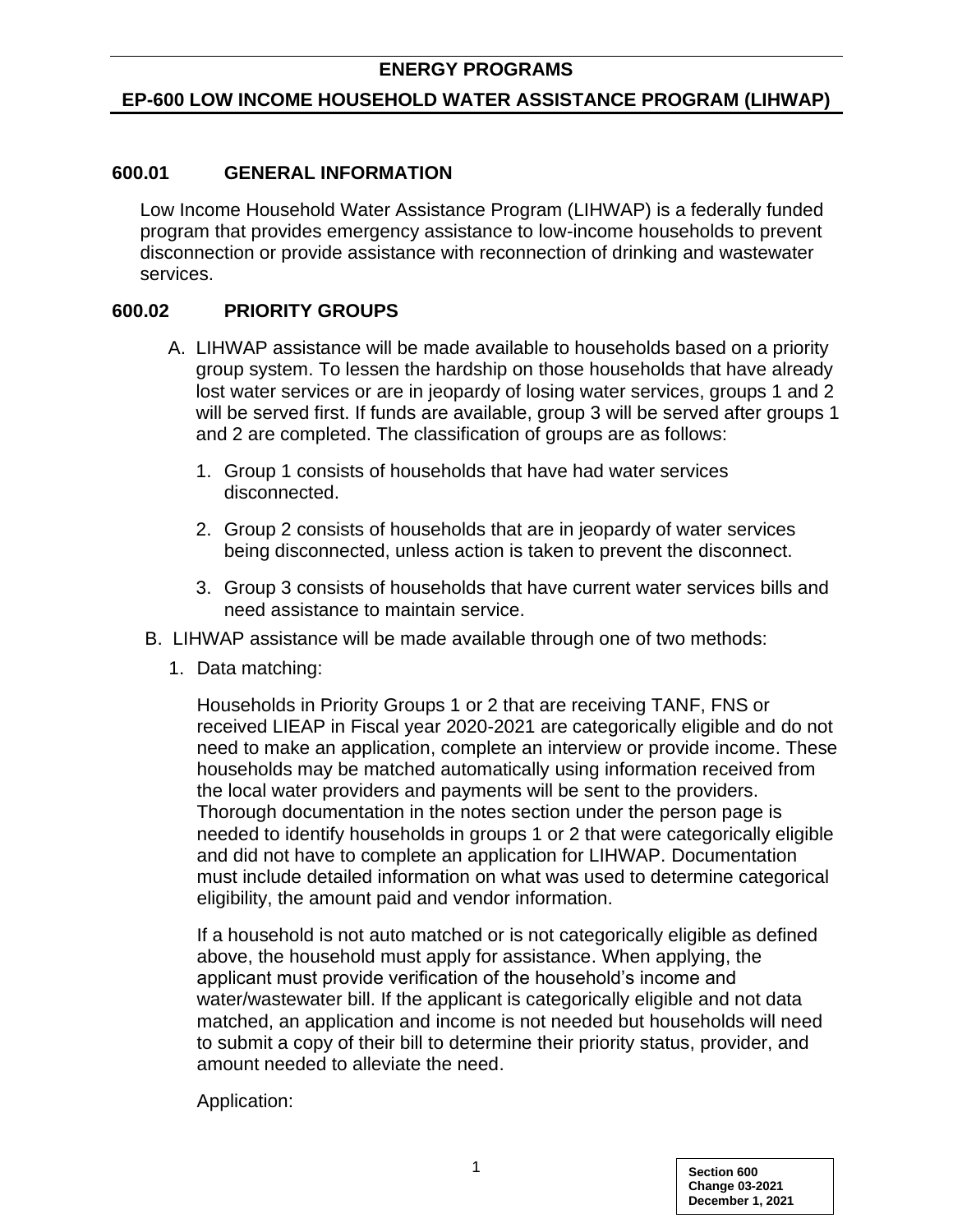## **EP-600 LOW INCOME HOUSEHOLD WATER ASSISTANCE PROGRAM (LIHWAP)**

- a. Priority groups 1 & 2 will be given first priority to receive LIHWAP assistance during the month of December 2021. The household may receive assistance by data matching, through their categorical eligibility status, or by application. The household's priority group will be determined with the use of the client's bill.
- b. Households in Group 3 may not apply during the month of December 2021. After all households in groups 1 & 2 are assisted, group 3 will be assisted with any remaining funds beginning January 3, 2022.

# **600.03 ASSISTANCE TIMEFRAMES**

### A. **December 1, 2021 through January 3, 2022**

- 1. Data Matching:
	- a. Data matching will occur for all active categorically eligible households that meet the criteria for priority groups 1 and 2.
	- b. Payments will be made directly to the water provider for those households that can be data matched.
	- c. County will generate form DSS-8105 notifying the client that their water/wastewater bill has been paid.
- 2. Applications:
	- a. Households in Priority Group 1 or 2 that are not categorically eligible will be able to apply through one of the following methods:
		- i. By phone with a telephonic signature;
		- ii. Online through ePASS;
		- iii. By printing and mailing in the application; or
		- iv. In person at their local county DSS office.
	- b. Households in priority group 3, whether they are categorically eligible or not, cannot be assisted during this period of time. Priority group 3 households that apply will be denied and instructed to reapply after January 3, 2022. Inform the household that the application will be contingent upon availability of funds.
- 3. Categorical eligibility:
	- a. Households in Priority Group 1 or 2 that are categorically eligible will not be required to apply. County staff will need to complete a search in the NC FAST system to determine if the household is categorically eligible. Households will need to provide information to the local county DSS office that will allow the office to determine their status, identify the vendor for payment, and the amount needed to alleviate the crisis. If the household is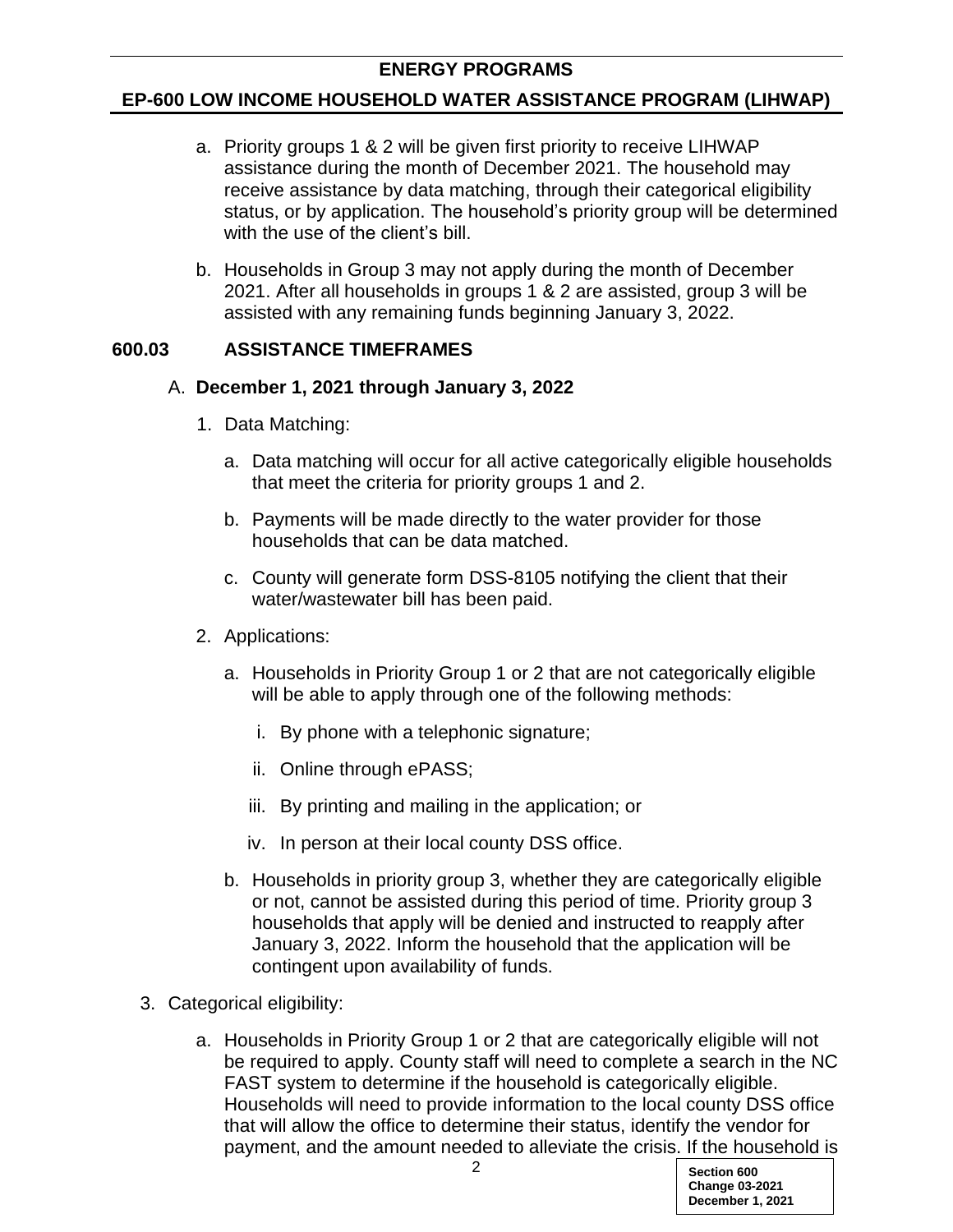# **EP-600 LOW INCOME HOUSEHOLD WATER ASSISTANCE PROGRAM (LIHWAP)**

identified as categorically eligible, the county will complete the payment process to submit payment to the vendor.

### B. **January 3, 2022 until funds are exhausted:**

- **a.** If funds are available applications will be opened up for households that meet the criteria for priority group 3.
- **b.** Applications may be processed for all three priority groups after January 3, 2022.
- c. Households that are in priority group 3 that are categorically eligible and not data matched, an application and income is not needed. County staff will need to complete a search in the NC FAST system to determine if the household is categorically eligible. Households will need to provide information to the local county DSS office that will allow the office to determine their status, identify the vendor for payment, and the amount needed. If the household is identified as categorically eligible, the county will complete the payment process to submit payment to the vendor.

# **600.04 DATA MATCHING**

A. Groups 1 or 2 that can be data matched will be served concurrently.

Households that are receiving Work First Family Assistance (WF), Food and Nutrition Services (FNS), or received a Low-Income Energy Assistance Program (LIEAP) payment in Fiscal year 2020-2021 are considered categorically eligible and do not need to make an application.

These households may be matched, and a payment made using information received from the local water providers, the household, and the North Carolina Families Accessing Services through Technology (NC FAST).

- B. Data Matching Process:
	- 1. Once data sharing agreements are established between water vendors and county offices, vendors should submit data through zixmail at <https://web1.zixmail.net/s/login?b=ncdhhs> and email to [Energy.Providers@dhhs.nc.gov.](mailto:Energy.Providers@dhhs.nc.gov) November data should be provided. Water vendors are only required to submit data once. Deadline to submit data is November 12, 2021. For additional information please refer to [https://www.ncdhhs.gov/divisions/social-services/energy-assistance/low](https://www.ncdhhs.gov/divisions/social-services/energy-assistance/low-income-household-water-assistance-program-lihwap)[income-household-water-assistance-program-lihwap.](https://www.ncdhhs.gov/divisions/social-services/energy-assistance/low-income-household-water-assistance-program-lihwap)
	- 2. NC FAST will compare data received from the water providers to active cases in NC FAST to match categorically eligible households that meet the criteria for group 1 or group 2.
		- a. Counties also have the option to complete a manual match to proactively start writing checks to vendors.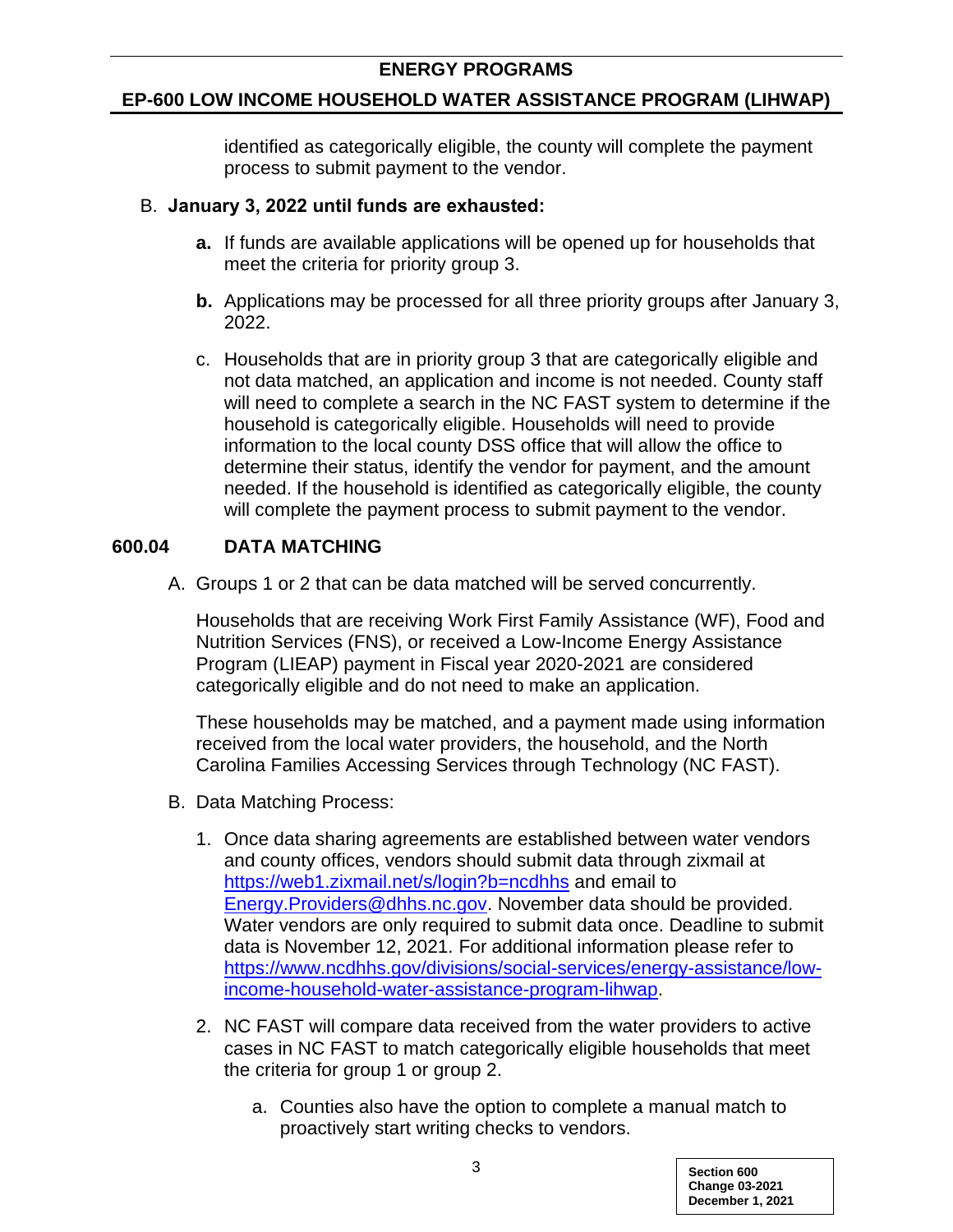#### **EP-600 LOW INCOME HOUSEHOLD WATER ASSISTANCE PROGRAM (LIHWAP)**

- 3. NC FAST will generate a report that will be made available to the counties for all matched clients who are in Priority Groups 1 or 2 and are potentially eligible for the LIHWAP benefits. The report will list identifying information as well as the amount owed as reported by the water provider.
- 4. Counties will call the water/wastewater vendor to confirm the amount owed and inform them if the assistance is approved, payment will be issued through the LIHWAP.
- 5. A list of customers that were not match will be returned to the vendor with a request to provide information about applying for LIHWAP benefits.
- d. If a household is not auto matched, and the county determines that the household is not categorically eligible, the household must apply for assistance. When applying the applicant must provide the verification of the household's income and water/wastewater bill. County staff will need to complete a search in the NC FAST system to determine if the household is categorically eligible. If the household is identified as categorically eligible, the county will complete the payment process to submit payment to the vendor.

# **600.05 PROGRAM STARTUP TIMELINE**

- A. Counties will work with the local county water and wastewater vendors to establish a Vendor Service and Data Sharing Agreement prior to December 1, 2021.
- B. Data from vendors accepted October 15, 2021 November 12, 2021.
- C. Prior to December 1, 2021 counties will be notified of their initial allocations.
- D. Prior to December 1, 2021 the public will be notified of the program through press release, social media, and flyers posted in the local county offices.
- E. Prior to December 1, 2021 training for local county DSS offices will be conducted.

### **600.06 APPLICATION PROCESS**

Clients who were matched through the data sharing process or through a county NC FAST search and are categorically eligible, **do not** have to apply for LIHWAP benefits. Clients who were not able to be matched to a vendor account and/or are not categorically eligible and all other households must apply.

The Eastern Band of Cherokees Indians and the Lumbee Tribe received their own LIHWAP funding. Clients should be encouraged to call their tribal office for assistance.

Households with a Native American adult age 18 and older residing in Cumberland, Hoke, Robeson, and Scotland counties, who wish to apply for LIHWAP benefits, must do so through the Lumbee Tribe.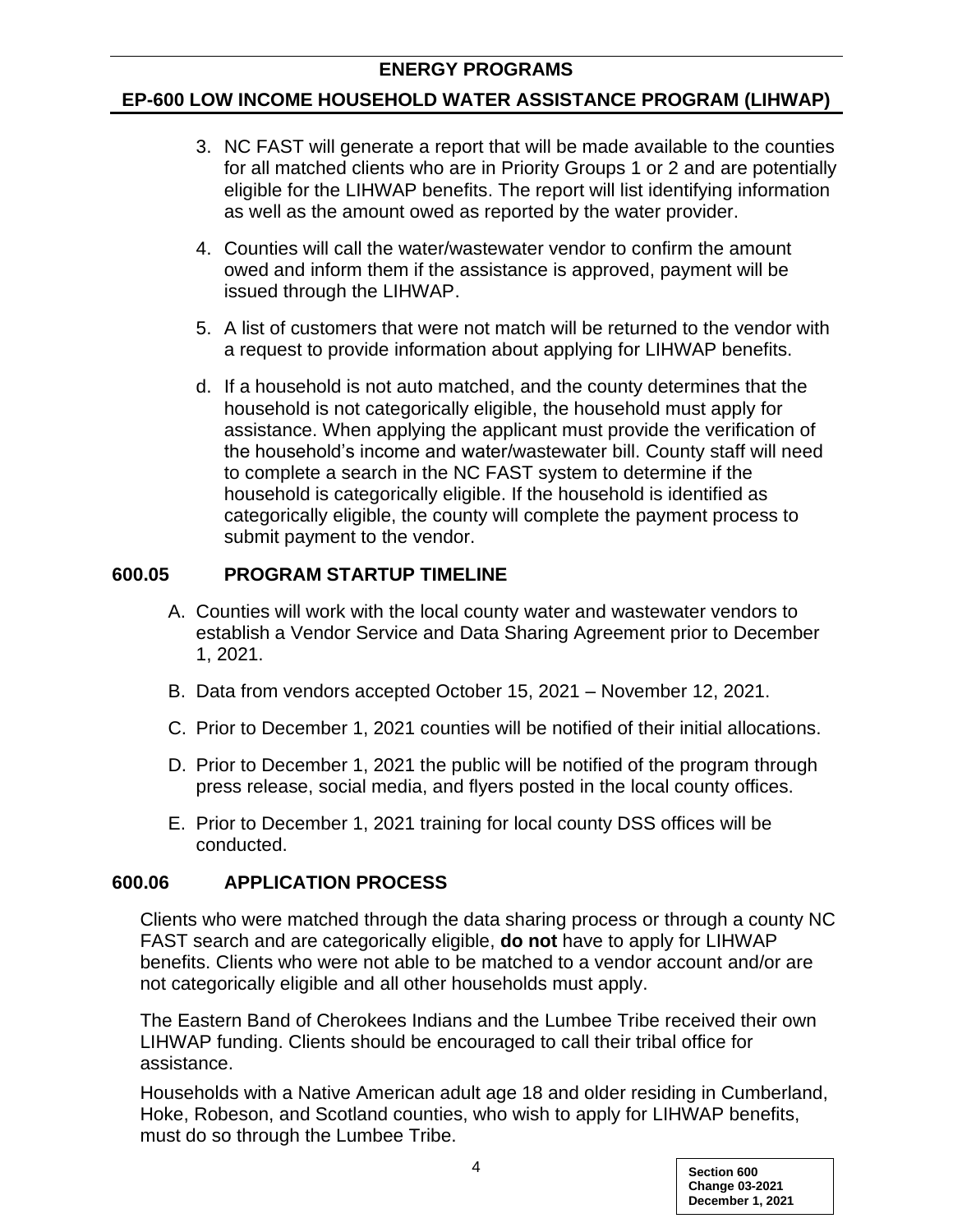### **EP-600 LOW INCOME HOUSEHOLD WATER ASSISTANCE PROGRAM (LIHWAP)**

Households that include an enrolled member of the Eastern Band of Cherokee Indians (EBCI) living in the five-county service area of Cherokee, Graham, Haywood, Jackson, and Swain counties, who wish to apply for LIHWAP benefits, must do so through the EBCI. This includes enrolled EBCI members on and off the Qualla Boundary in the five counties.

**NOTE:** LIHWAP applicants must be provided the opportunity to register to vote.

- A. Application Availability:
	- 1. Households that wish to apply for LIHWAP must be given the opportunity to apply during regular business hours as long as funds are available.
	- 2. Appointments are not required for LIHWAP applications.
	- 3. Applicants are not required to complete applications in the office.
	- 4. Applications may be received by mail, fax, email, Telephone, online through ePASS portal, or dropped off at their local county DSS office.
	- 5. Applications must be processed according to the priority group listed above.
	- 6. Between December 1, 2021 and January 3, 2022 only priority groups 1 & 2 may be approved for assistance.
	- 7. Priority group 3 that apply on or before January 3, 2022 will be denied and instructed to reapply after January 3, 2022. Inform the household that the program is contingent upon funding and assistance cannot be guaranteed.
		- **Example:** John Smith applies, and his services are already disconnected. John meets the requirements to be included in Priority Group 1 and may be assisted at this time.
		- **Example:** April Johnson applies, and her services are up to date and current. April meets the requirements to be included in Priority Group 3. April may not be assisted until January 3, 2021. Deny application and inform April that she must reapply.

# **600.07 APPLICATION AND PENDING TIMEFRAMES**

- A. Applications:
	- 1. Priority Groups 1 & 2 must be processed within 10 business days of receipt of the application.
	- 2. Group 3 must be processed within 10 business days from the receipt of the application.
- B. Pending: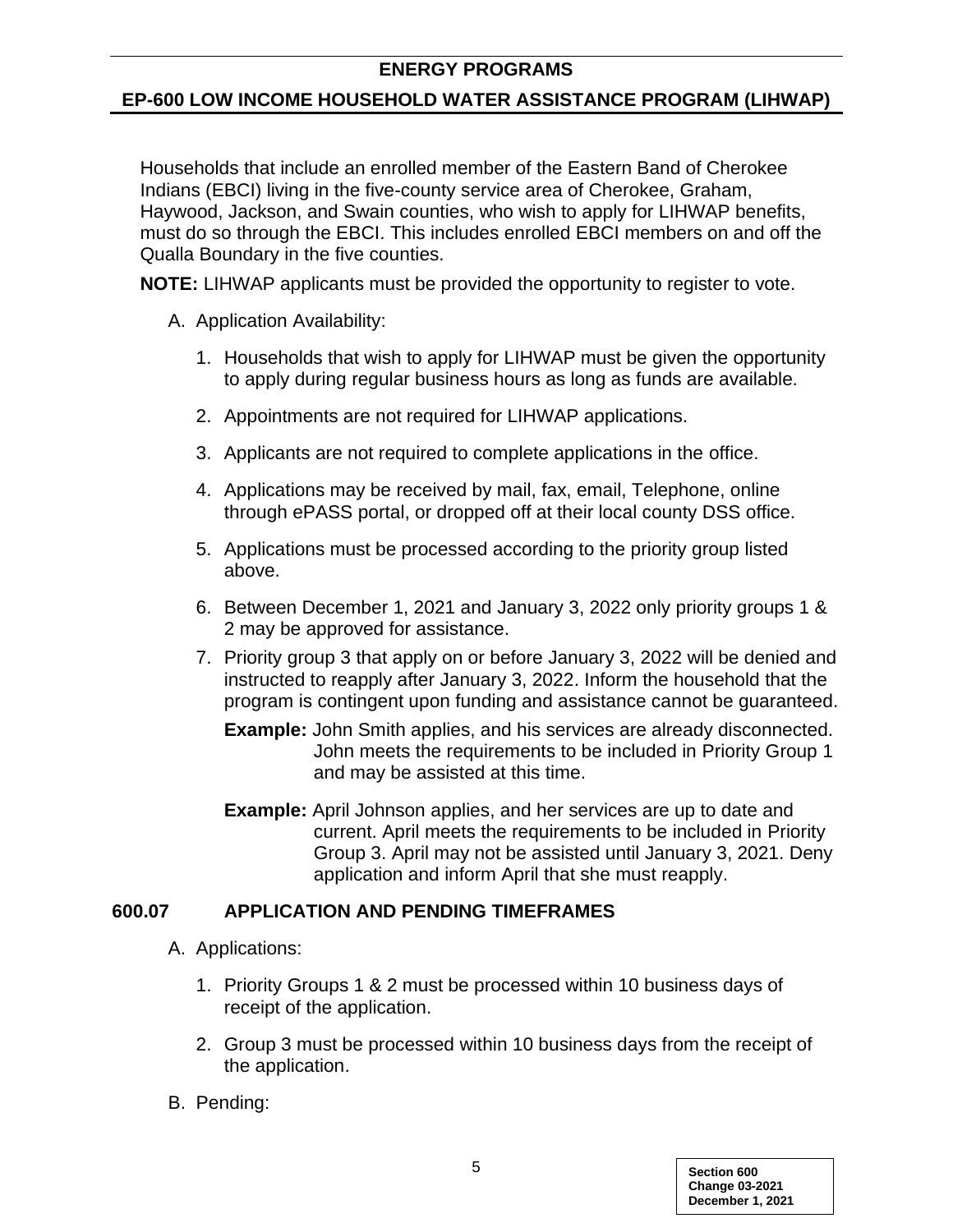#### **EP-600 LOW INCOME HOUSEHOLD WATER ASSISTANCE PROGRAM (LIHWAP)**

Inform all applicants, either verbally or in writing, that unless the requested information is received with 10 business days from the date of application, the application will be denied.

- 1. Pend the application for required signatures, interviews, and/or verifications for 10 business days.
- 2. Issue the household a DSS-8185 to request the required information.
- 3. Deny the application on the  $10<sup>th</sup>$  day if the required information is not provided.

### **600.08 INTERVIEW REQUIREMENTS**

Non data matched applicants who are not categorically eligible must complete an interview prior to receiving assistance. The interview does not have to be in-person and can be conducted by telephone.

A. Data Match Payments:

Clients that are data matched for the auto payment do not have to complete an interview.

- B. Telephone Applications:
	- 1. Telephone applicants should be interviewed at first contact, whenever possible.
	- 2. Telephone applicants may use the telephonic signature option. Telephonic signature requirements are as follows:
		- a. Worker must summarize the information to which the household provided
		- b. Document that the client's name, date, time of telephone interview and the client's agreement to use verbal attestation of signature over the phone.
		- c. The documentation will be included in a case note in NC FAST to demonstrate that the client has signed the application. Document "Telephone Signature" in the Income Support Application ->Contact Tab->Notes.
	- 3. Only mail the completed application if the applicant declines the telephonic signature option.
- C. Inform all applicants that approval is based on availability of funds at the time of application disposition.
- D. Explain the applicant's rights and responsibilities.

Applicant has the right to: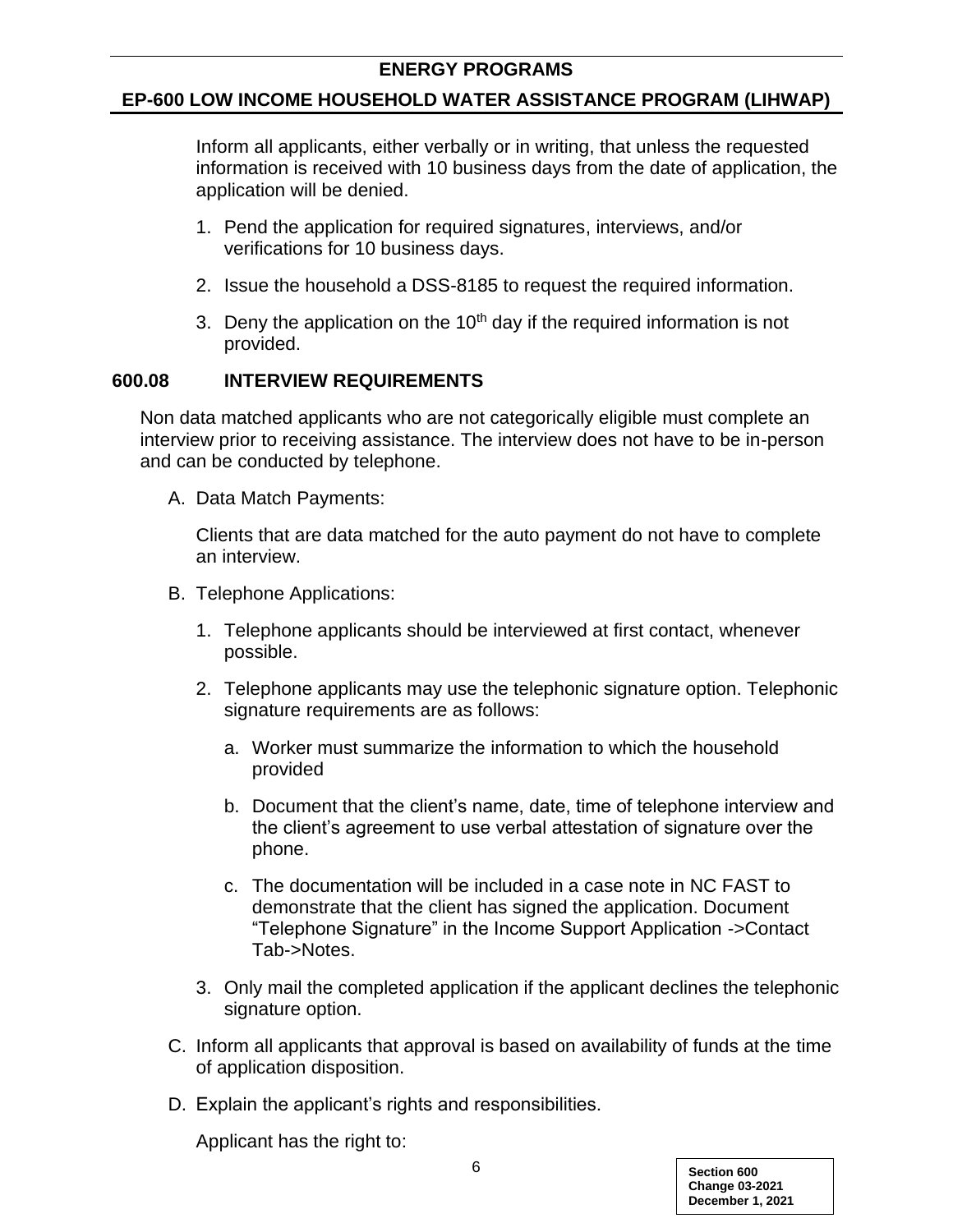#### **EP-600 LOW INCOME HOUSEHOLD WATER ASSISTANCE PROGRAM (LIHWAP)**

- Receive assistance if eligible and funds are available.
- Be protected against discrimination on the grounds of race, color, national origin sex, religious creed, disability, age, political beliefs, or reprisal or retaliation for prior civil rights activity in any program by Title VI of the Civil Rights Act of 1964 and may appeal such discrimination under Section 504 of disability act.
- Have any information given to agency kept in confidence.
- Appeal if denied the right to apply or application denied, assistance is incorrect based on county's interpretation of State regulations or decision is not made on the application in a timely manner.
	- $\circ$  If the client disagrees with the decision taken on their application, they have 60 days from the date of their denial letter to ask for a hearing.
	- o The hearing will establish if the action taken was correct and the decision may reinstate benefits if applicable.
	- $\circ$  The hearing will be held before an impartial official of the county department of social services.
	- $\circ$  The hearing will be held within 5 calendar days of the household's request, unless household postpones for good reasons. The household can postpone for up to 10 additional calendar days.
	- $\circ$  If client is dissatisfied with the hearing decision, they may request a second hearing before an impartial official of the State Division of Social Services.
	- $\circ$  Client may request the hearing either orally or in writing to the department of social services.
- Withdrawal from assistance program at anytime
- Reapply if the household is denied and the situation changes.
- E. The worker's signature is not required. NC FAST provides a transaction history of the case actions based on the North Carolina Identity Management (NCID) of the user for all applications. This is considered the worker's electronic signature.

### **600.09 BASIC ELIGIBILITY REQUIREMENTS**

- A. Duplicate payments to LIHWAP households are not allowed.
- B. Households must meet the criteria for one of the priority groups described above. Household's priority group will be verified using the water/wastewater bill and/or information from the local water provider.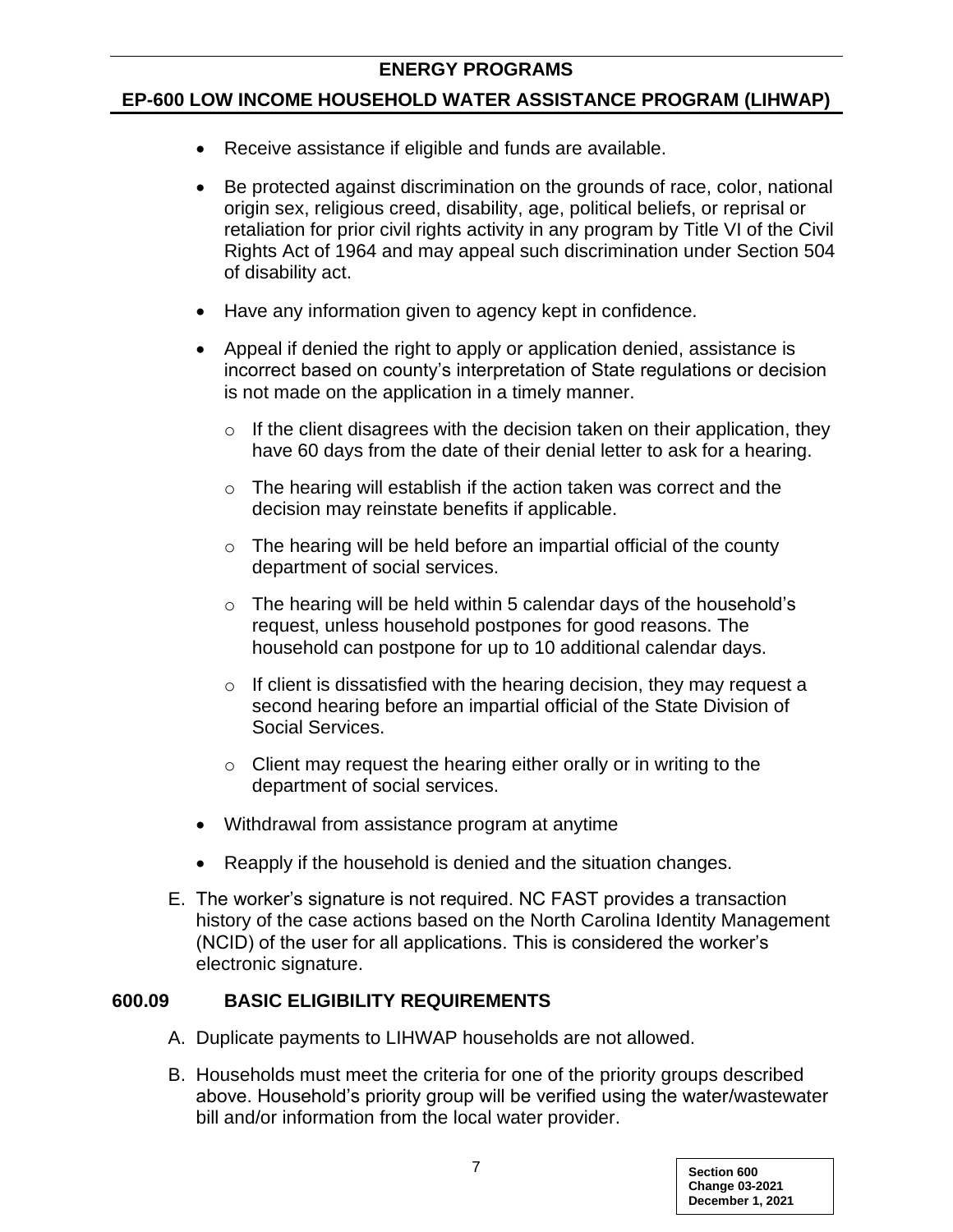# **EP-600 LOW INCOME HOUSEHOLD WATER ASSISTANCE PROGRAM (LIHWAP)**

- C. Non-categrically eligible households must verify income.
- D. Categorically eligible households are not required to provide verification of income, unless questionable.

### **600.10 Vulnerability**

- A. Households must be vulnerable at the time of application. Vulnearble is defined as having a water or wastewater bill and is subject to the rising cost of water services and meeting one of the following:
	- 1. Household lives in private living arrangement with a water/wastewater source and water costs are billed separately from other utilities;
	- 2. Household lives in private living arrangement with a water/wastewater source and water costs are billed with other utility charges. If the vendor cannot separate the charges or if they have written regulations that does not allow the bill to be broken out independently, LIHWAP may pay for those other utility charges as they are required to restore service or prevent disconnection of services.
	- 3. Household's water/wastewater bill is included in their rent. The household must provide an itemized bill to show the water and/or wastewater portion is included or provide a written statement from landlord.
- B. A person living in an institution is not vulnerable.

### **600.11 Income**

- A. Households will be categorically eligible if they:
	- 1. Are currently receiving Food and Nutrition Services (FNS) benefits
	- 2. Are currently receiving Work First benefits
	- 3. Received Low Income Energy Assistance Program (LIEAP) within the last 12 months
- B. If the household is not categorically eligible, use the household's countable income during the base period. Income must be equal to or less than 150% of the current poverty level.
	- 1. The base period is the month prior to the month of application.
	- 2. Count all sources of income available to the household. Including but not limited to:
		- a. Social Security
		- b. Supplemental Security Income (SSI)
		- c. Wages, Tips, Self-employment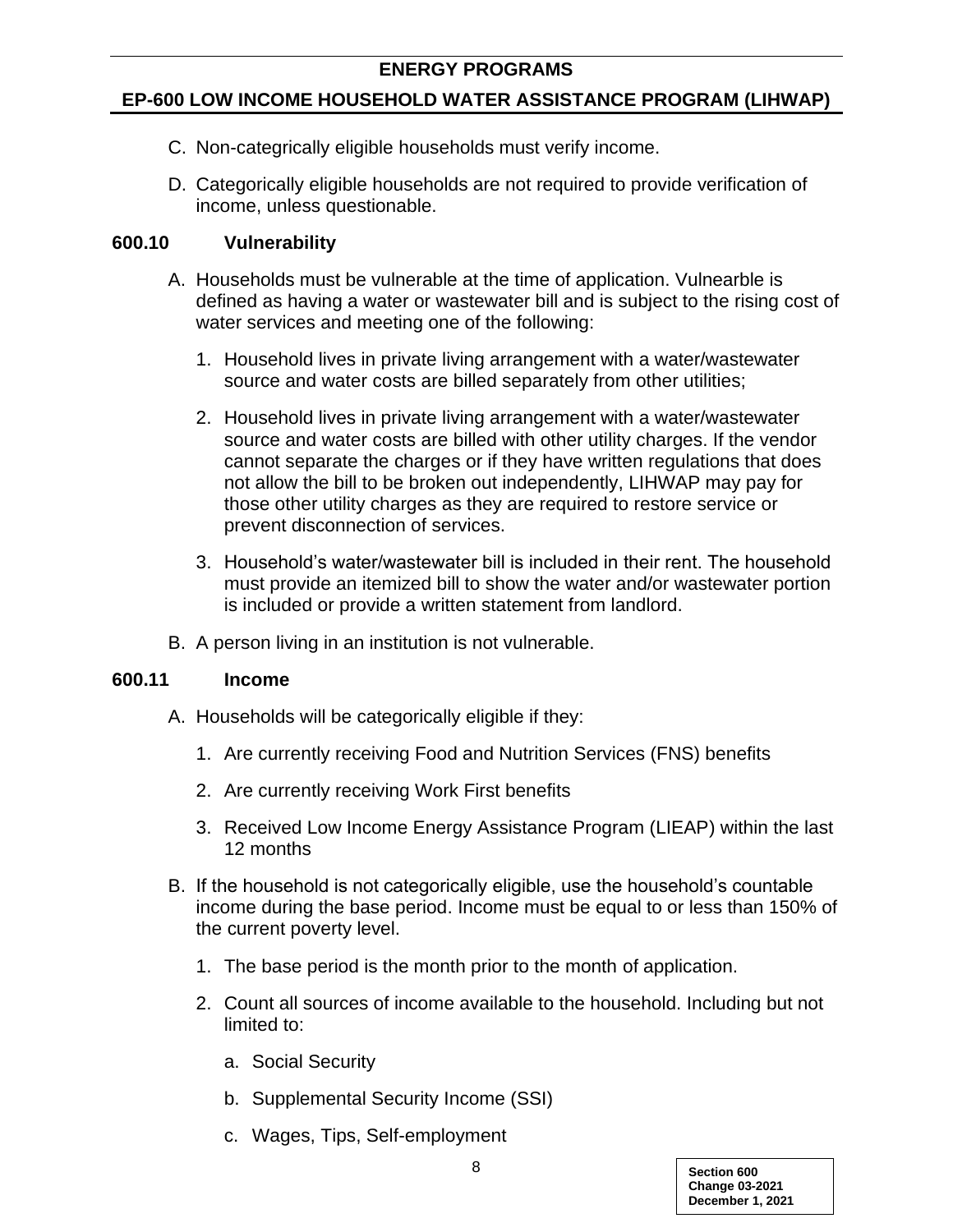#### **EP-600 LOW INCOME HOUSEHOLD WATER ASSISTANCE PROGRAM (LIHWAP)**

- **No. Eligible in Household Maximum Countable Income No. Eligible in Household Maximum Countable Income**  1  $\vert$  \$1,610 | 14 | \$8,988 2 2,178 15 9,555 3 2,745 16 10,123 4 3,313 17 10,690 5 3,880 18 11,258 6 4,448 19 11,825 7 5,015 20 12,393 8 5,583 21 12,960 9 6,150 22 13,528 10 6,718 23 14,095 11 7,285 24 14,663 12 7,853 25 15,230 13 | 8,420 | 26 | 15,798
- d. Contributions

# **600.12 Payment Amount Determination**

Payment amount will be based on the household's priority group as follows:

- A. Priority groups 1 & 2 will be based on the amount needed to restore the services or prevent disconnection of services. There is no limit on this amount and may include fees if they are required and/or cannot be separated from the water/wastewater bill.
- B. Priority group 3 benefit amount will be based on the household's size and available income. The maxmium benefit amount for priority group 3 is \$600.
- C. If the county receives multiple request in one day, the county must process applications in chronological order and using the heirarchy of the prioriotry groups, until all funds are exhausted.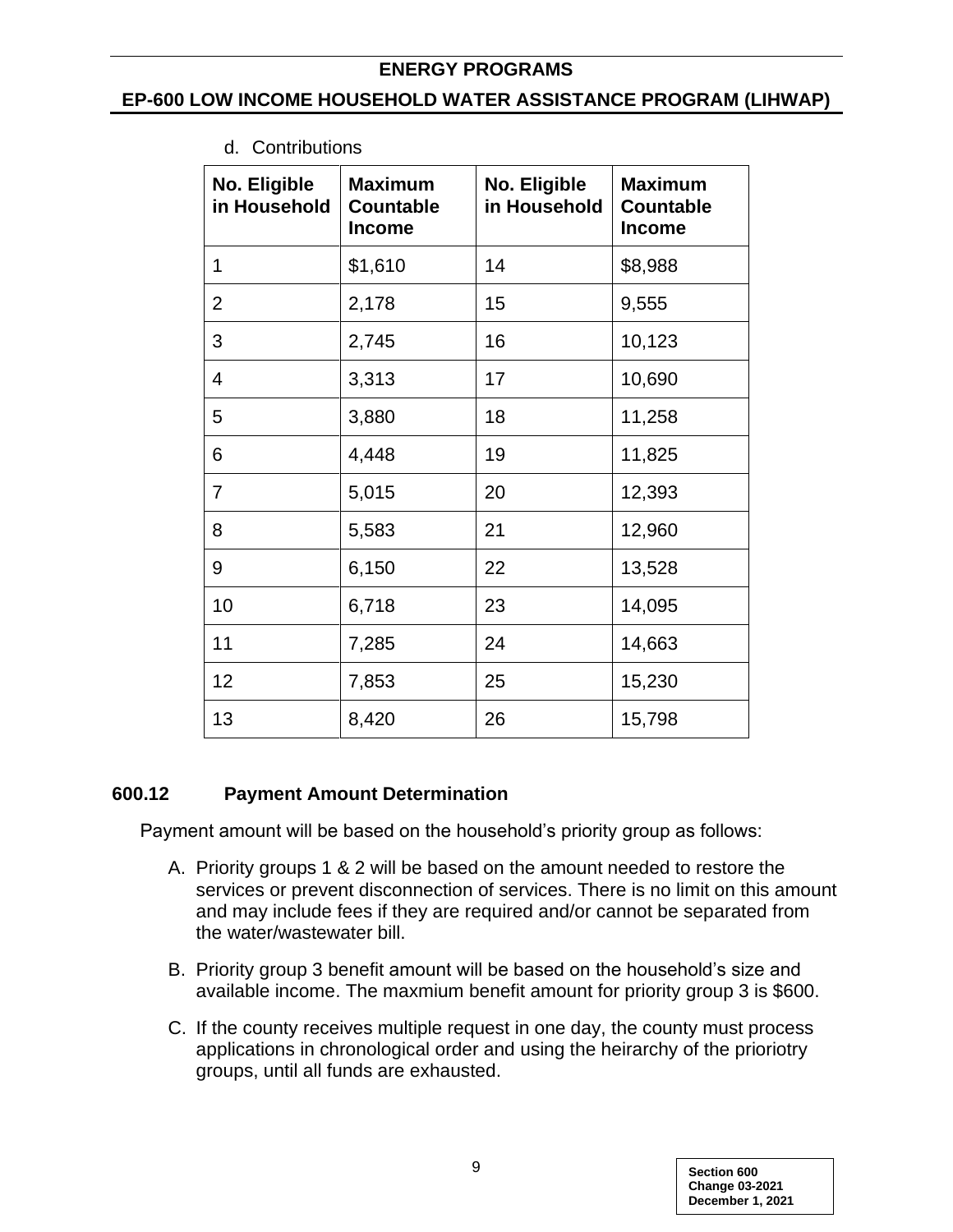# **EP-600 LOW INCOME HOUSEHOLD WATER ASSISTANCE PROGRAM (LIHWAP)**

**Example:** Process all group 1 applications and if funds are still available process all group 2 applications, if funds still available process all group 3 applications until funds are depleted.

# **600.13 Direct Payments**

Benefits will be paid directly to the water/waste water providers who have submitted a water/wastewater vendor service agreement that has been approved and is on file with the county department of social services. Payments cannot be be made to water providers who do not have a valid vendor service agreement. For data matched clients that do not have to apply, the payment process is the same process that is followed for all Energy payments.

- A. If a household subsequently moves and leaves a credit balance with the water provider, settlement of the credit is between the household and the water provider.
- B. The water provider is not required but may opt to forward the balance to the new water provider if they are aware of the change.
- C. If an applicant becomes deceased, incarcerated, or institutionalized after LIHWAP payment has been made to water provider and the payment results in a credit:
	- 1. Determine if there are any other adults remaining in the household.
		- a. If so, the credit will remain.
		- b. If not, the credit must be fully refunded back to the local county agency by the vendor. The county will forward the payment amount with a cover letter giving identifying information, and reason why submitted to the Clerk of Court to be applied to the deceased payee's estate. If estate is settled and returned. Local county agency will process funds as an overpayment.
- D. If the provided water and/or wastewater bill is not in the applicant's name or another adult household member's name, the applicant must provide a written statement from the person whose name the bill is in verifying the applicant is responsible for payment, including landlords. Water and/or wastewater bill cannot be in the name of a minor child or deceased person. Rental agreements that contain specific lanaguage indicating that the renter is responsible for paying the water bill for that address, can be accepted as a written statement.

# **600.09 NOTIFICATION TO CUSTOMERS**

Applicant households must receive a notice informing them if their application was approved or denied. The LIHWAP notice DSS-8105 will generate in NC FAST for applications taken by casworkers or through the ePASS portal. Any payment made on client's behalf to provider without an application (categorically eligible households), workers will need to send a manual notice which is posted on the forms website.